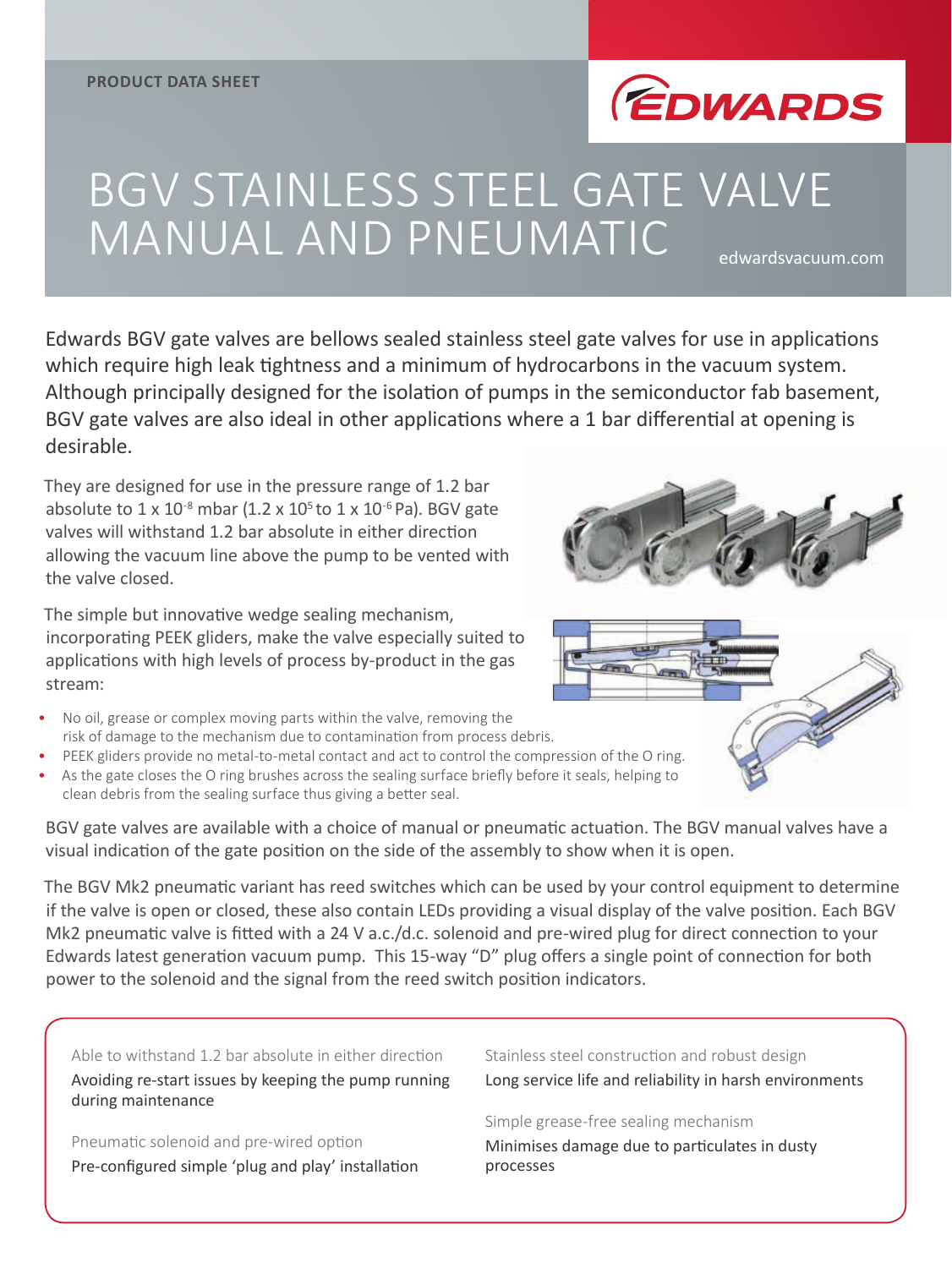### Technical data

| Ambient operating temperature range              |                                                                        | $0 °C$ to 50 $°C$                                                                                         |
|--------------------------------------------------|------------------------------------------------------------------------|-----------------------------------------------------------------------------------------------------------|
| Maximum bake-out temperatures <sup>(1)</sup>     | Valve body<br>Actuator<br>Position indicator<br>Solenoid               | $<$ 150 °C<br>< 100 °C<br>< 60 °C<br>< 50 °C                                                              |
| Pressure range                                   |                                                                        | $1 \times 10^{-8}$ mbar to 1.2 bar (absolute)<br>$(1 \times 10^{-6}$ Pa to $1.2 \times 10^{5}$ Pa)        |
| Differential pressure on the gate                |                                                                        | 1.2 bar in either direction                                                                               |
| Differential pressure at opening                 |                                                                        | 1.0 <sub>bar</sub>                                                                                        |
| Leak tightness                                   | To the outside<br>Across the seat                                      | $1 \times 10^{-9}$ mbar $1s^{-1}$<br>$1 \times 10^{-7}$ mbar $1s^{-1}$                                    |
| Average life before first service <sup>(2)</sup> |                                                                        | 5000 cycles at ambient temperature                                                                        |
| Molecular conductance (air)                      | <b>NW50</b><br><b>ISO63</b><br><b>ISO80</b><br><b>ISO100</b><br>ISO160 | $250$ $Is^{-1}$<br>$600$ $Is^{-1}$<br>$900$ $\text{Is}^{-1}$<br>$1700$ $\text{ls}^{-1}$<br>5000 $Is^{-1}$ |
| Weight                                           | <b>NW50</b><br><b>ISO63</b><br><b>ISO80</b><br>ISO100<br>ISO160        | $3.3$ kg<br>$6.6$ kg<br>6.9 kg<br>7.1 kg<br>14.5 kg                                                       |

*(1) Maximum values; depending on operating conditions and sealing materials*

*(2) Depending on the process conditions shorter service intervals may be required*

| Pneumatic valve only                                |                                                    |                                                                                                                                     |
|-----------------------------------------------------|----------------------------------------------------|-------------------------------------------------------------------------------------------------------------------------------------|
| Electrical supply                                   |                                                    | 24 V -15%, +10% a.c./d.c., 2.4 W                                                                                                    |
| Position indicator contact rating                   |                                                    | 12 - 30 V a.c./d.c., max 500 mA, max 10 W                                                                                           |
| Pneumatic supply                                    | Minimum supply pressure<br>Maximum supply pressure | 58 psig (4.0 bar gauge, 5.0 bar absolute, $6.0 \times 10^5$ Pa)<br>100 psig (7.0 bar gauge, 8.0 bar absolute, $8.0 \times 10^5$ Pa) |
| Valve opening or closing time at supply<br>pressure | NW50<br>ISO63/80/100<br>ISO160                     | $< 1.5$ s<br>< 2s<br>$<$ 3 s                                                                                                        |
| Pneumatic connections                               |                                                    | 1/8" universal thread (accepts R 1/8" or 1/8" NPT)                                                                                  |
| Noise (due to compressed air)                       |                                                    | 84 dB(A) when changing state                                                                                                        |

## Materials of construction

| Body                | AISI 304 stainless steel          |
|---------------------|-----------------------------------|
| <b>Bonnet</b>       | Aluminium                         |
| Gate                | AISI 304 stainless steel          |
| Gliders             | PFFK                              |
| <b>Bellows</b>      | AISI 633 stainless steel          |
| Seals               | Fluoroelastomer                   |
| Gate fixation screw | A2 stainless steel Ni-PTFE coated |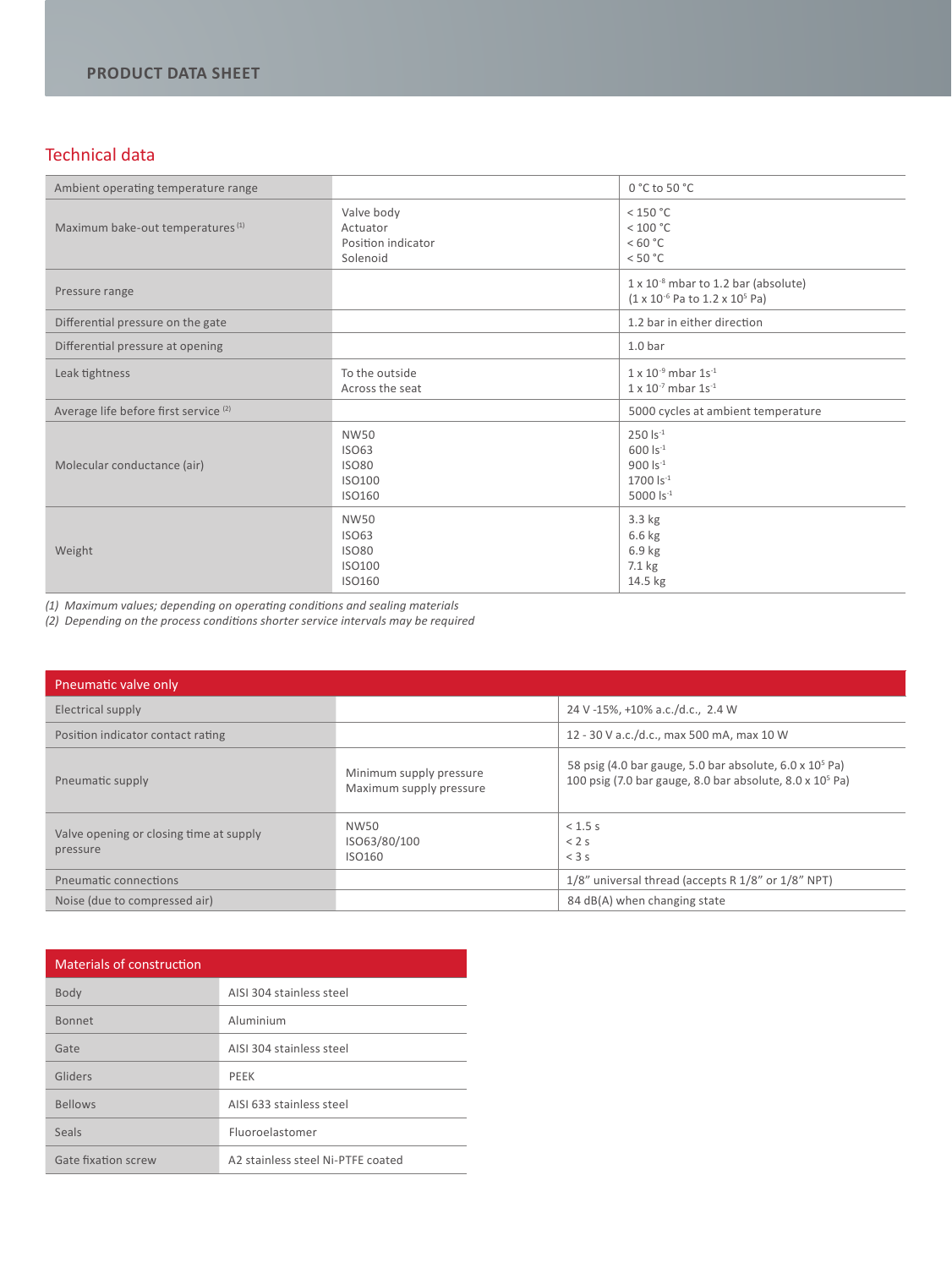BGV Mk2 Pneumatic Gate Valve

#### Dimensions

| <b>BGV Manual Gate Valve</b> |       |             |      |              |      |              |               |       |      |               |
|------------------------------|-------|-------------|------|--------------|------|--------------|---------------|-------|------|---------------|
|                              |       | <b>NW50</b> |      | <b>ISO63</b> |      | <b>ISO80</b> | <b>ISO100</b> |       |      | <b>ISO160</b> |
|                              | mm    | inch        | mm   | inch         | mm   | inch         | mm            | inch  | mm   | inch          |
| $1\,$                        | 60    | 2.36        | 70   | 2.76         | 70   | 2.76         | 70            | 2.76  | 90   | 3.54          |
| $\overline{2}$               | 36    | 1.42        | 43.6 | 1.69         | 43   | 1.69         | 43            | 1.69  | 64   | 2.52          |
| $\overline{3}$               | 63    | 2.48        | 69   | 2.72         | 69   | 2.72         | 69            | 2.72  | 87   | 3.43          |
| $\overline{4}$               | 60    | 2.36        | 68   | 2.68         | 68   | 2.68         | 68            | 2.68  | 87   | 3.43          |
| 5                            | 57    | 2.24        | 57   | 2.24         | 57   | 2.24         | 57            | 2.24  | 73   | 2.87          |
| 6                            | 13.5  | 0.53        | 15.5 | 0.61         | 15.5 | 0.61         | 15.5          | 0.61  | 20.5 | 0.81          |
| $\overline{7}$               | 120   | 4.72        | 160  | 6.30         | 200  | 7.87         | 200           | 7.87  | 260  | 10.24         |
| 8                            | 62    | 2.46        | 71   | 2.80         | 71   | 2.79         | 71            | 2.79  | 91   | 3.58          |
| $\overline{9}$               | 109.5 | 4.31        | 123  | 4.84         | 142  | 5.59         | 160           | 6.3   | 210  | 8.27          |
| 10                           | 135   | 5.31        | 149  | 5.87         | 165  | 6.50         | 185           | 7.28  | 250  | 9.84          |
| 11                           | 334   | 13.15       | 375  | 14.76        | 424  | 16.69        | 474           | 18.66 | 651  | 25.63         |
| 12                           | 149   | 5.87        | 176  | 6.93         | 209  | 8.23         | 239           | 9.41  | 337  | 13.27         |
| 13                           | 45    | 1.77        | 59   | 2.32         | 62   | 2.44         | 72            | 2.83  | 97   | 3.82          |
| 14                           | 90    | 3.54        | 105  | 4.13         | 124  | 4.88         | 142           | 5.59  | 192  | 7.56          |



 $_{R1/8}^{-0}$ 











|                |       | <b>NW50</b> |     | <b>ISO63</b> |     | <b>ISO80</b> |     | <b>ISO100</b> |     | <b>ISO160</b> |
|----------------|-------|-------------|-----|--------------|-----|--------------|-----|---------------|-----|---------------|
|                |       | Form A      |     | Form A       |     | Form A       |     | Form B        |     | Form B        |
|                | mm    | inch        | mm  | inch         | mm  | inch         | mm  | inch          | mm  | inch          |
| $\mathbf{1}$   | 60    | 2.36        | 70  | 2.76         | 70  | 2.76         | 70  | 2.76          | 90  | 3.54          |
| $\overline{2}$ | 36    | 1.42        | 43  | 1.69         | 43  | 1.69         | 43  | 1.69          | 64  | 2.52          |
| $\overline{3}$ | 63    | 2.48        | 69  | 2.72         | 69  | 2.72         | 69  | 2.72          | 87  | 3.43          |
| $\overline{4}$ | 60    | 2.36        | 68  | 2.67         | 68  | 2.68         | 65  | 2.56          | 75  | 2.95          |
| 5              | 62.5  | 2.46        | 71  | 2.79         | 71  | 2.80         | 65  | 2.56          | 75  | 2.95          |
| 6              | 120   | 4.72        | 160 | 6.3          | 200 | 7.87         | 200 | 7.87          | 260 | 10.24         |
| $\overline{7}$ | 77    | 3.03        | 82  | 3.22         | 82  | 3.23         | 58  | 2.28          | 63  | 2.48          |
| 8              | 119   | 4.69        | 138 | 5.43         | 154 | 6.06         | 180 | 7.09          | 241 | 9.49          |
| 9              | 109.5 | 4.31        | 123 | 4.84         | 142 | 5.59         | 160 | 6.3           | 210 | 8.27          |
| 10             | 268   | 10.55       | 314 | 12.36        | 363 | 14.29        | 419 | 16.50         | 578 | 22.76         |
| 11             | 149   | 5.87        | 176 | 6.93         | 209 | 8.23         | 239 | 9.41          | 337 | 13.27         |
| 12             | 45    | 1.77        | 59  | 2.32         | 62  | 2.44         | 72  | 2.83          | 97  | 3.82          |
| 13             | 90    | 3.54        | 105 | 4.13         | 124 | 4.88         | 142 | 5.59          | 192 | 7.56          |

Valve seat side

**Q** Leak detection hole

Electrical connection

- **Position indicator**
- Compressed air connection